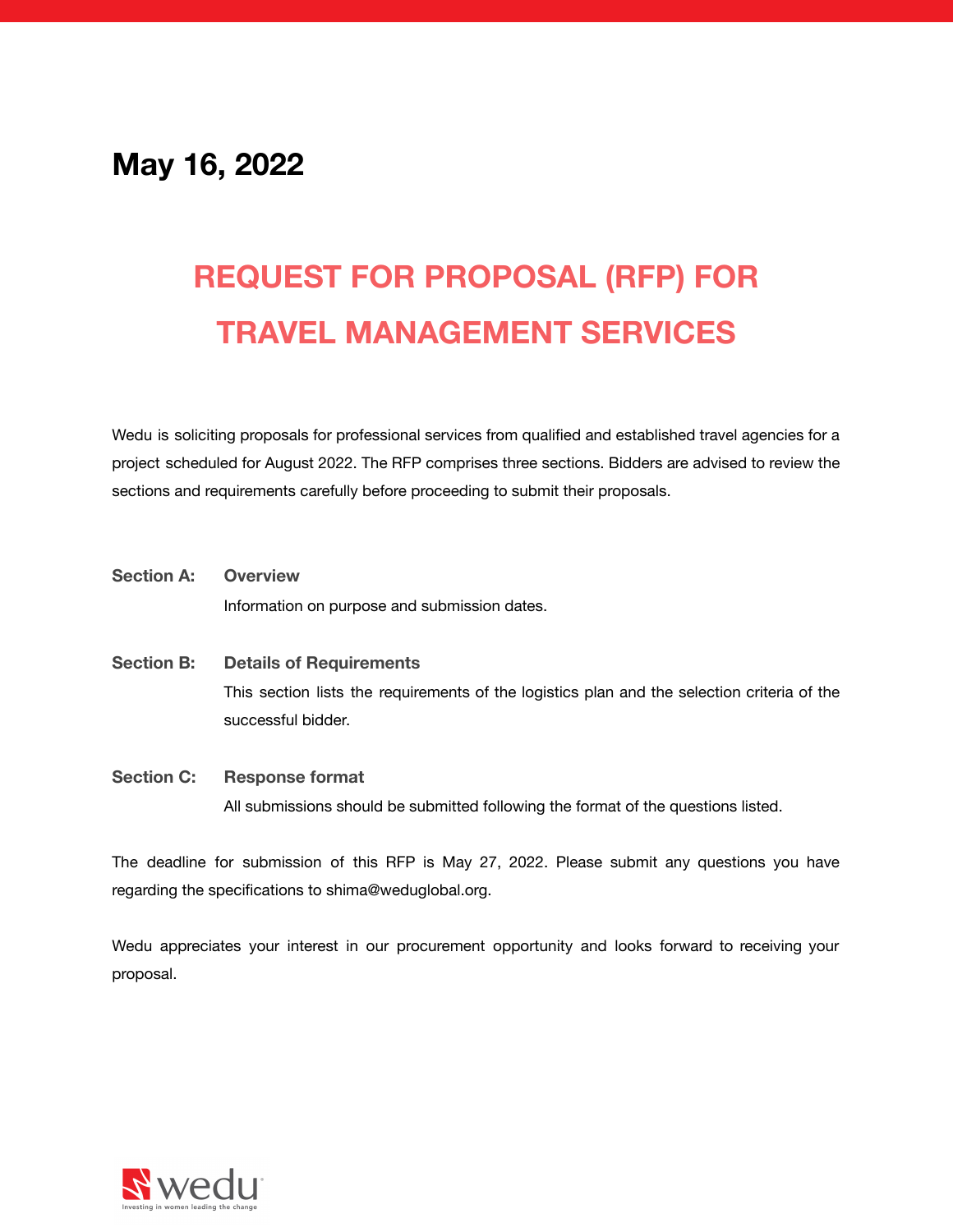### <span id="page-1-0"></span>**SECTION A: OVERVIEW**

#### **Purpose**

Wedu is interested in receiving pricing from a qualified and established travel agency to develop and manage a logistics plan for a 5-day workshop for 56 youth from ASEAN and Timor Leste, scheduled for May 2021. Wedu requests that all agencies examine the specific requirements contained in this RFP and prepare your responses in accordance with the requirements of this RFP. Preference is given to a travel agency that is based in Bangkok, Thailand.

#### **Background**

Wedu's vision is a world where half of all leaders are women. Wedu nurtures women's leadership development across Asia by supporting their unique, lifelong journeys with mentorship, leadership academies, customised learning opportunities, and funding for education. Since 2012, Wedu has impacted over 2,000 women across 27 countries in Asia. Learn more at [weduglobal.org](https://www.weduglobal.org/). This year Wedu is organizing a 5-day regional workshop in Bangkok, Thailand, for 56 youth from across Southeast Asia. The Travel Agent will support Wedu in managing the participants' travel and other required logistics related to the event.

#### **Process and Timeline**

The following dates are set for information and planning purposes. All questions must be submitted in writing by email to Ms. Shima Jaafar shima@weduglobal.org. The deadline for RFP submission is May 27, 2022 COB. The term COB denotes 5:00 p.m +7 GMT Jakarta. Questions or proposals submitted to Wedu after this period will not be entertained.

#### **Right to Reject Proposals**

Issuance of this RFP in no way constitutes a commitment by Wedu. Wedu reserves the right to reject any or all proposals or portions of proposals received in response to this RFP, to request modification or clarification of any part of a proposal, or to cancel this RFP if it is in the best interest of Wedu to do so. Wedu may reject any proposal if it is considered incomplete, conditional, contains irregularities, or does not meet qualifications, requirements or specifications. Failure to furnish all information may disqualify the proposal.

#### **Ownership of Proposals**

Proposals and any other materials submitted to Wedu in response to this RFP will become the exclusive

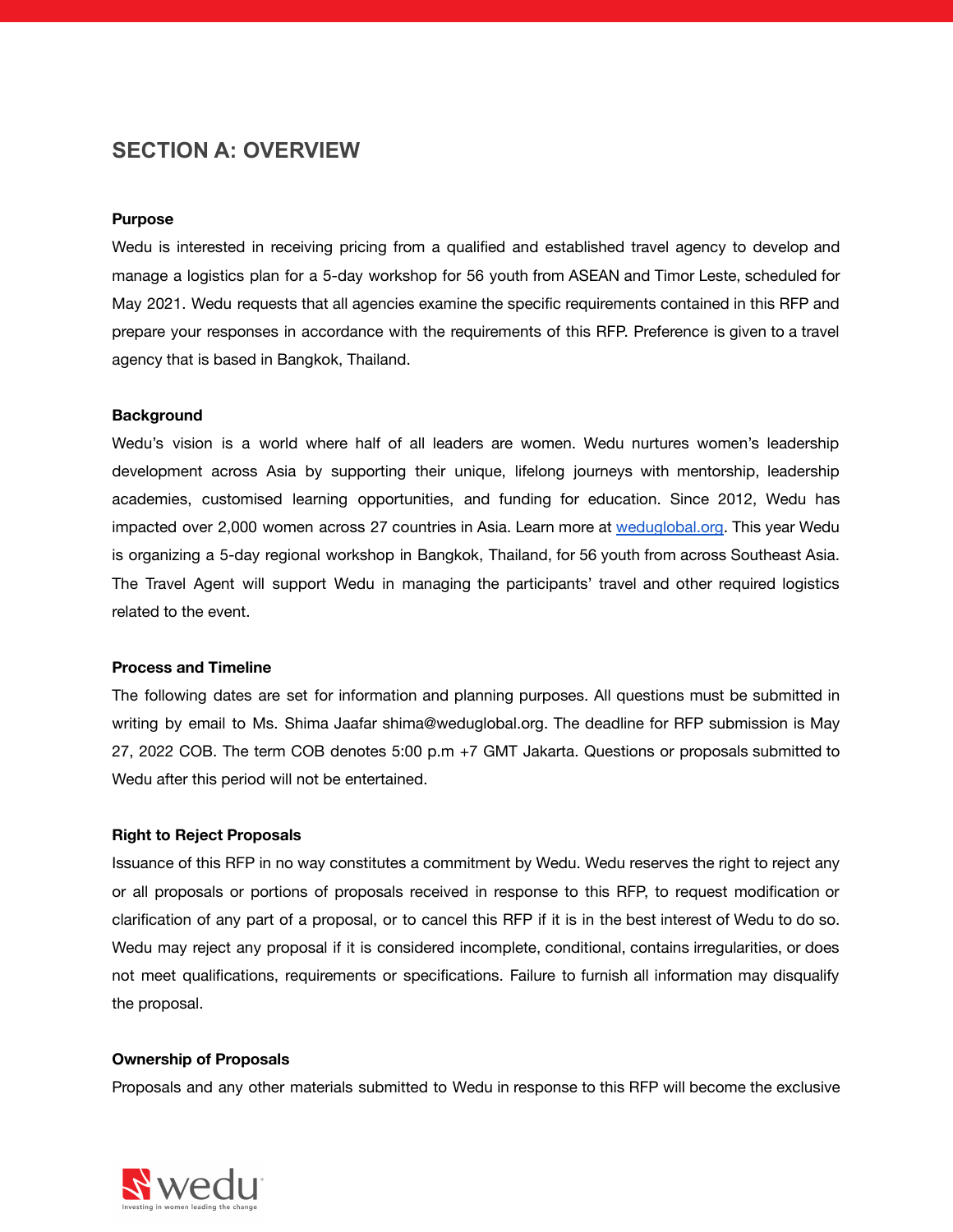property of Wedu upon receipt and will not be returned. Wedu is not liable for any costs incurred by bidders as a result of responding to this RFP.

# <span id="page-2-0"></span>**SECTION B: DETAILS OF REQUIREMENTS**

Wedu is looking for a travel management agency to provide the best options and travel arrangements for over 56 participants and project team for a 5-day workshop.

Below is the tentative travel dates:

- **● August 23, 2022:** Travel to Bangkok from ASEAN and Timor Leste (exact departure cities will be confirmed in June 2022).
	- **Preferably to arrive in Bangkok before 3PM.**
- **● August 27, 2022:** Travel from Bangkok to ASEAN and Timor Leste (exact arrival cities will be confirmed in June 2022).

**Preferably to depart from Bangkok before 12PM.**

| Group            | Details                                       |                     |
|------------------|-----------------------------------------------|---------------------|
| A (Participants) | 54 participants from the following countries: |                     |
|                  | Brunei (5 pax)                                | Philippines (5 pax) |
|                  | Cambodia (5 pax)                              | Singapore (5 pax)   |
|                  | Indonesia (5 pax)                             | Thailand (5 pax)    |
|                  | Laos $(4$ pax)                                | Timor-Leste (5 pax) |
|                  | Malaysia (5 pax)                              | Vietnam (5 pax)     |
|                  | Myanmar (5 pax)                               |                     |
| B (Project team) | 2 (ASEAN region)                              |                     |

The selected vendor will be responsible to prepare and implement a comprehensive logistics plan of the travel arrangement, including:

- 1. All flight arrangements with costs, arrival times and name list for Group A and B.
- 2. All airport transfer arrangements with arrival times and name list for Group A and B including:
	- Pick up points and timing options from the airport on arrival day.
	- Departure timing options from hotel on departure day.

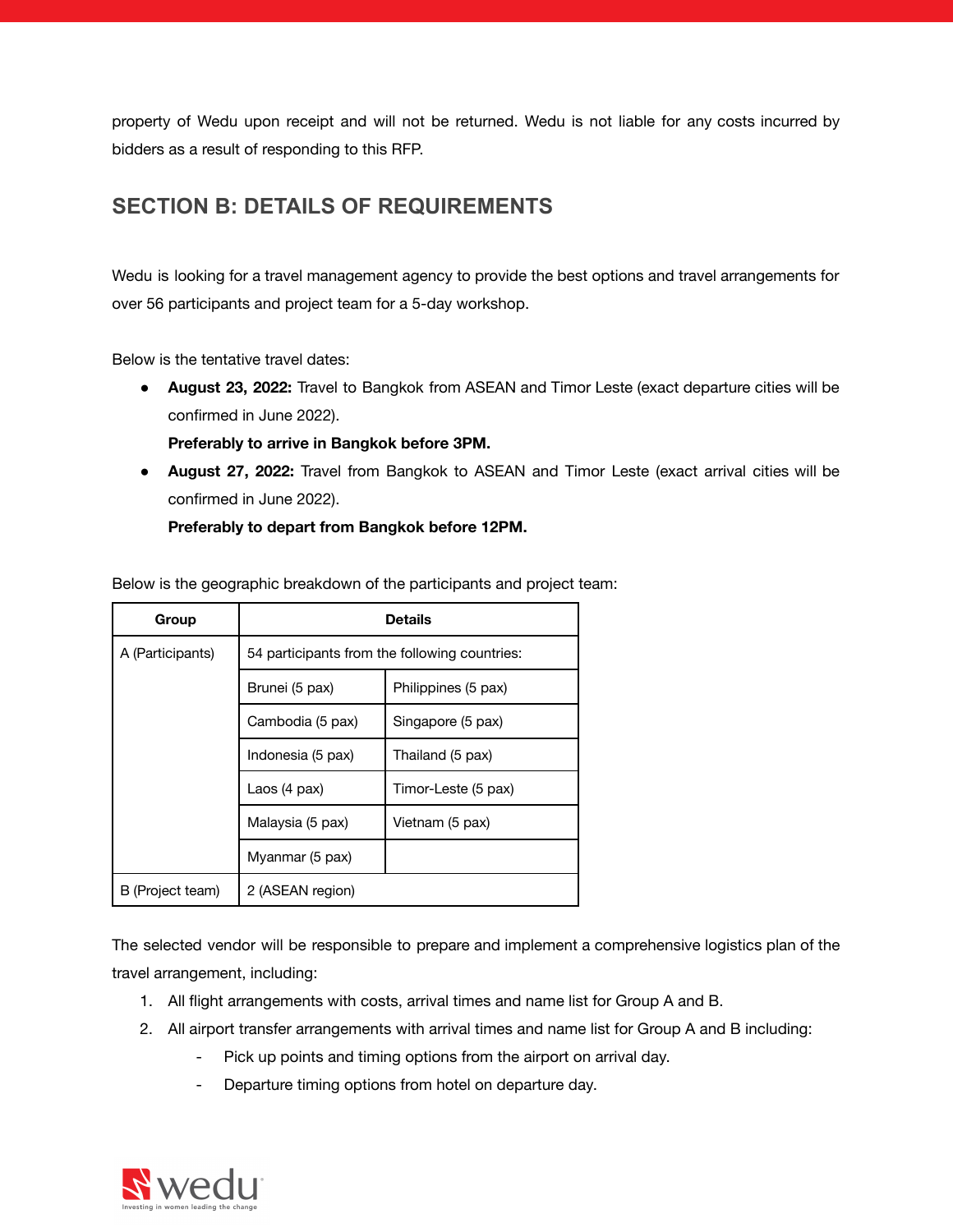- 3. Travel insurance for Group A and B, to include COVID-19 coverage which covers the fee of medical requirement, hospitalization and other necessary quarantine if needed.
- 4. Ground transportation (bus) for the participants during the event with a tentative plan of a site visit (the date and time will be confirmed in June).
- 5. Key contact person or team handling the logistics.
- 6. Emergency contacts available 24/7 throughout the duration of the workshop.
- 7. Shared platform / documents accessible to Wedu and organizing committee where logistics plan can be easily accessed.

#### **Selection Criteria:**

- 1. Ability to provide the best option and competitive prices.
- 2. Ability to provide multiple / various quotes on ticketing.
- 3. Ability to provide cost saving strategies.
- 4. Ability to change bookings, if required on the shortest notice possible, without additional charges.
- 5. Ability to provide additional services such as on-ground transfer and travel insurance.
- 6. Availability during an emergency. Accessibility to a team or personnel from the agency who can be reached at all times through various communication methods (email, chats, internet, phone).
- 7. Ability to accept payment by international bank transfer.
- 8. Ability to provide detailed and reasonable payment timeline and requirements (example: final payment max 30 days from the date of receipt of invoice).

#### **Experience criteria**

#### **Essential:**

- 1. Demonstrate capability and experience in managing flights for medium-large groups from ASEAN.
- 2. Experience in managing travel insurance for medium-large international groups.

#### **Desirable:**

- 1. Experience in working with the non-profit sector.
- 2. Experience in managing travel logistics for U.S Embassy related projects.

#### **Qualifications:**

1. IATA Travel accreditation.

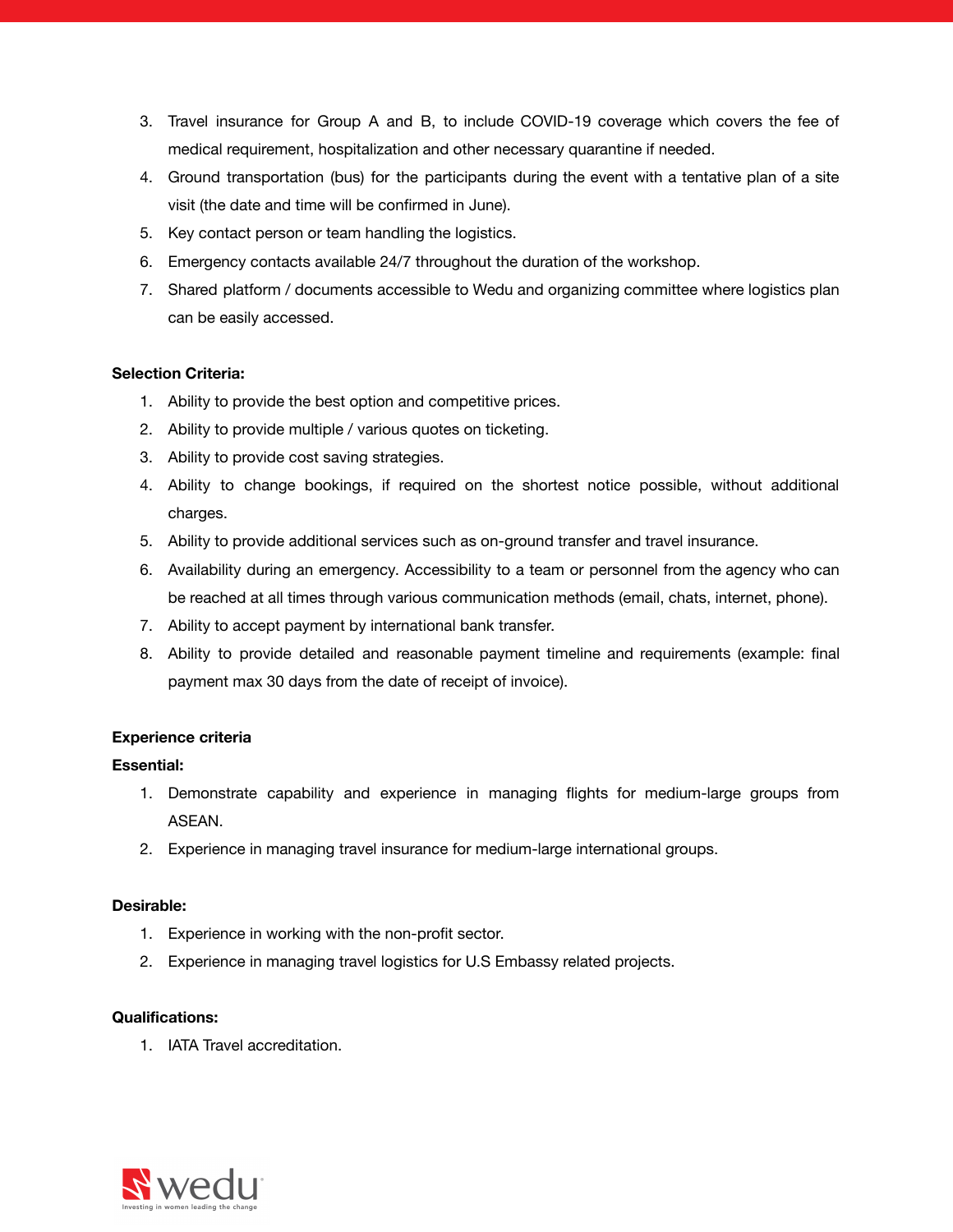## <span id="page-4-0"></span>**SECTION C: RESPONSE FORMAT**

Each proposal should provide a straightforward, concise description of the agency's ability to meet the requirements of this RFP. Proposals should not contain unsolicited, extraneous or duplicative information. Proposals must be based solely on the requirements contained in this RFP, listed in the format below. Kindly ensure the following:

- Clearly reference the sections and questions in your submission.
- Submissions in PDF format with a maximum of 4 pages.
- Proposed budget in USD.
- All submissions to be sent to shima@weduglobal.org by May 27, 2022.

#### **A. Agency Profile**

- 1. Describe your agency's experience in organizing travel logistics for medium to large events for multinational groups within ASEAN (More than 50 pax). Please also include the experience during Covid-19 pandemic as well.
- 2. Describe your agency experience servicing non-profit organizations/ international development agencies/government agencies. Please list (in chronological order) the events and organizations your organization has serviced.
- 3. What were some of the challenges in managing a medium-large group of international travels, and how did you handle the challenges? Please include the experience managing flight during pandemic if you have any.
- 4. Describe your experience in managing the insurance claim process for a medium-large group of international travelers. Please also include the experience during Covid-19 pandemic as well.
- 5. What are the standard days / hours of operation of your agency?
- 6. What are the contact numbers for your operational hours, and what are the emergency contact details (personnel names and contact numbers).
- 7. Describe your 24-hour emergency service and your ability to assist travelers nationally or globally.
- **B. Compliance**
- 1. Is your agency familiar with the flight guideline requirements under U.S State Department grants? If so, can you give examples of events and travel services you have provided?

**C. Savings**